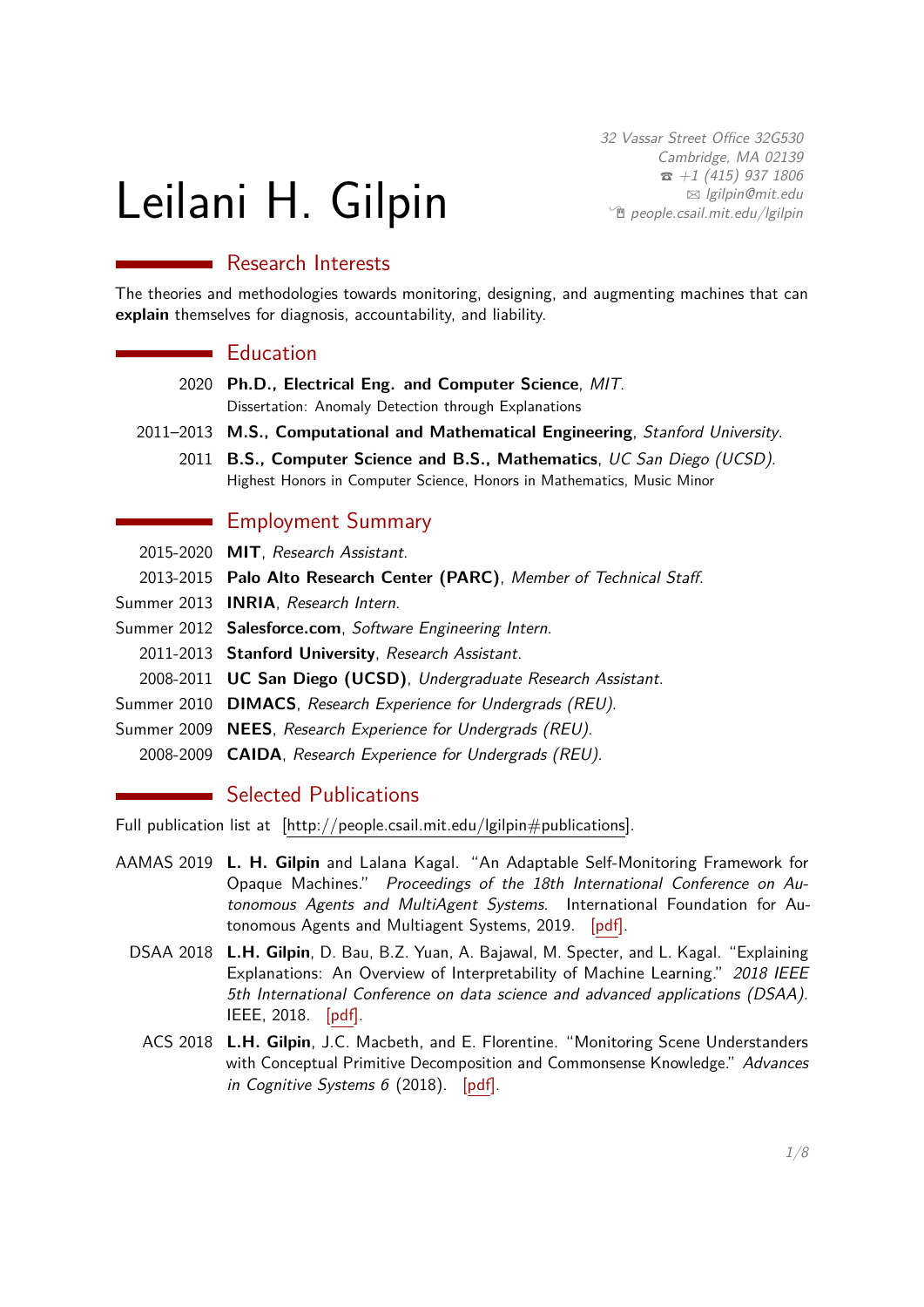## Honors and Awards

- 2020 ACM FAT\* Travel Award
- 2018 Nokia Bell Labs Prize Finalist

Finalist for prize that recognizes research that "changes the game" in the field of information and communications technologies by a factor of 10.

- 2018 AAAI Doctoral Consortium Travel Award
- 2017 Nokia Bell Labs Prize Semi-finalist
- 2016 USENIX Security Student Travel Award
- 2016-2020 MIT University Center for Exemplary Mentoring (UCEM) Sloan Scholar 2015 MIT ODGE Diversity Fellowship
- 2011-2013 National Science Foundation (NSF) Graduate Research Fellowship
	- 2013 Stanford SSB Health IT Competition 1st Place
	- 2011 Stanford School of Engineering Fellowship
	- 2011 Yahoo! HackU All Stars Finalist
	- 2011 Yahoo! HackU First Place
	- 2011 Yahoo! Excellence Award
	- 2010 CRA Outstanding Undergraduate Researcher Honorable Mention

2009-present Member of Tau Beta Pi and Eta Kappa Nu

- 2010 Tau Beta Pi Scholarship
- 2009 Gary C. Reynolds Memorial Scholarship
- 2009 BAE Scholarship Finalist

## **All Publications**

- [1] **Leilani H. Gilpin**. Reconciling system-wide errors with symbolic explanations. To appear in the Proceedings of the IJCAI Workshop on AI for Anomaly Detection, 2020.
- [2] **Leilani H. Gilpin**. System-wide monitoring for anomaly detection. Advances in Cognitive Systems, 2020.
- [3] Ioana Baldini, Clark Barrett, Antonio Chella, Carlos Cinelli, David Gamez, **Leilani Gilpin**, Knut Hinkelmann, Dylan Holmes, Takashi Kido, Murat Kocaoglu, and others. Reports of the aaai 2019 spring symposium series. AI Magazine, 40(3):59–66, 2019.
- [4] **Leilani H. Gilpin**. Explaining possible futures for robust autonomous decisionmaking. Proceedings of the AAAI Fall Symposium on Anticipatory Thinking, 2019.
- [5] **Leilani H. Gilpin**. Monitoring opaque learning systems. ICLR 2019 Debugging ML Models Workshop, 2019.
- <span id="page-1-0"></span>[6] **Leilani H. Gilpin**, Tianye Chen, and Lalana Kagal. Learning from explanations for robust autonomous driving. In ICML Workshop on AI for Autonomous Driving, 2019.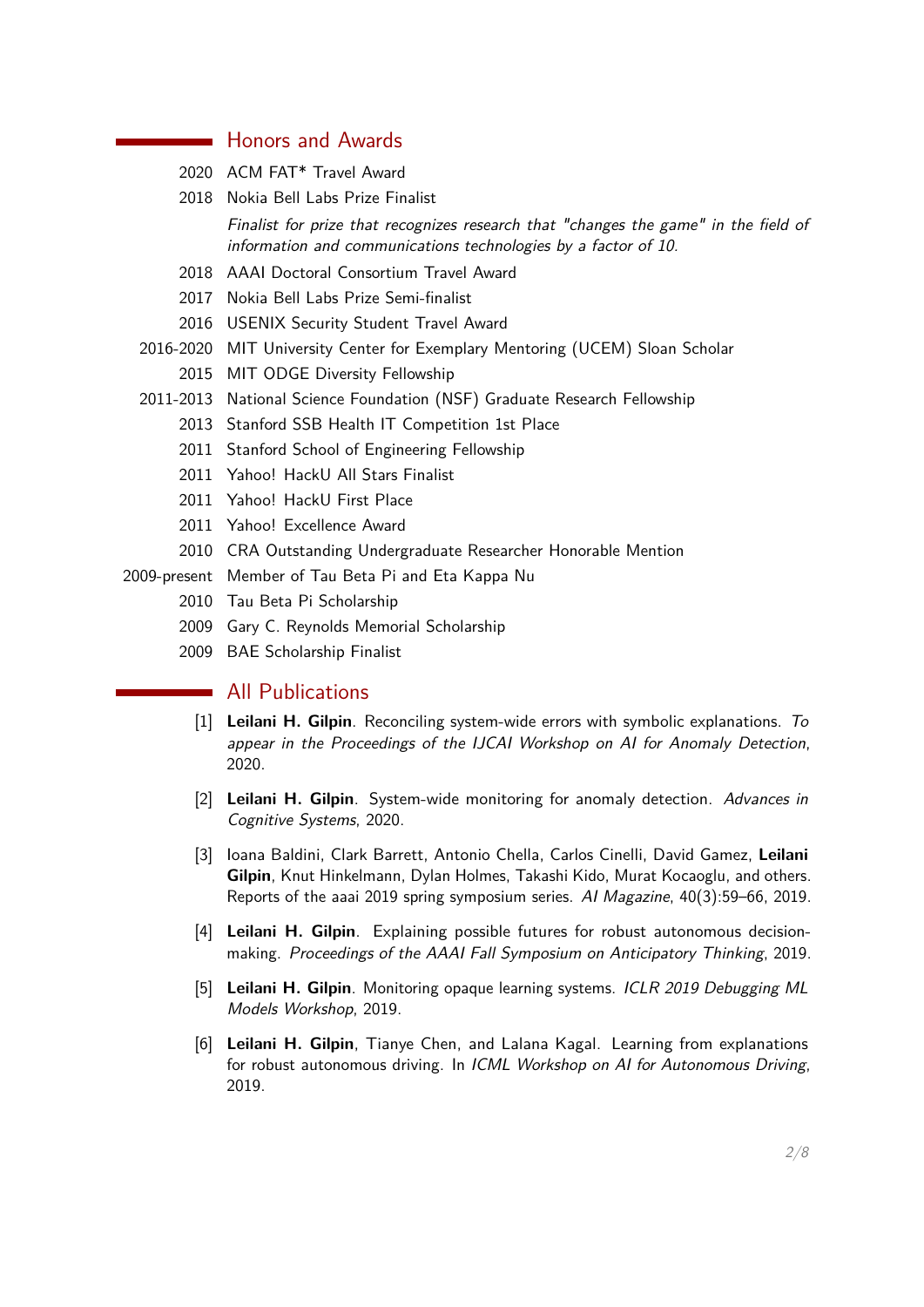- [7] **Leilani H. Gilpin** and Lalana Kagal. An adaptable self-monitoring framework for opaque machines. In Proceedings of the 18th International Conference on Autonomous Agents and MultiAgent Systems, pages 1982–1984. International Foundation for Autonomous Agents and Multiagent Systems, 2019.
- [8] **Leilani H. Gilpin**. Reasonableness monitors. In Thirty-Second AAAI Conference on Artificial Intelligence, 2018.
- [9] **Leilani H. Gilpin**, David Bau, Ben Z Yuan, Ayesha Bajwa, Michael Specter, and Lalana Kagal. Explaining explanations: An overview of interpretability of machine learning. In 2018 IEEE 5th International Conference on data science and advanced analytics (DSAA), pages 80–89. IEEE, 2018.
- <span id="page-2-1"></span>[10] **Leilani H. Gilpin**, Jamie C. Macbeth, and Evelyn Florentine. Monitoring scene understanders with conceptual primitive decomposition and commonsense knowledge. Advances in Cognitive Systems, 6, 2018.
- [11] **Leilani H. Gilpin**, Danielle M. Olson, and Tarfah Alrashed. Perception of speaker personality traits using speech signals. In Extended Abstracts of the 2018 CHI Conference on Human Factors in Computing Systems, page LBW514. ACM, 2018.
- [12] **Leilani H. Gilpin**, Cecilia Testart, Nathaniel Fruchte, and Julius Adebayo. Explaining explanations to society. arXiv preprint arXiv:1901.06560, 2018.
- [13] **Leilani H. Gilpin**, Cagri Zaman, Danielle Olson, and Ben Z Yuan. Reasonable perception: Connecting vision and language systems for validating scene descriptions. In Companion of the 2018 ACM/IEEE International Conference on Human-Robot Interaction, pages 115–116. ACM, 2018.
- [14] **Leilani H. Gilpin** and Ben Ze Yuan. Getting up to speed on vehicle intelligence. In AAAI Spring Symposium Series, 2017.
- [15] Ayesha Bose, **Leilani Gilpin**, Jamin Agosti, and Quinn Dang. The veicl act: Safety and security for modern vehicles. Willamette L. Rev., 53:137, 2016.
- [16] Juan Liu, Eric Bier, Aaron Wilson, John Alexis Guerra-Gomez, Tomonori Honda, Kumar Sricharan, **Leilani Gilpin**, and Daniel Davies. Graph analysis for detecting fraud, waste, and abuse in healthcare data. AI Magazine, 37(2):33–46, 2016.
- <span id="page-2-0"></span>[17] **Leilani Gilpin**, Laurent Ciarletta, Yannick Presse, Vincent Chevrier, and Virginie Galtier. Co-simulation solutions using aa4mm-fmi applied to smart space heating models. In Proceedings of the 7th International ICST Conference on Simulation Tools and Techniques, pages 153–159. ICST (Institute for Computer Sciences, Social-Informatics and ..., 2014.
- [18] Karianne Bergen and **Leilani Gilpin**. Negative news no more: Classifying news article headlines. Technical Report 11, 2012.
- [19] **Leilani Gilpin**. The impact of topology and communication models on connectivity in networks, 2011.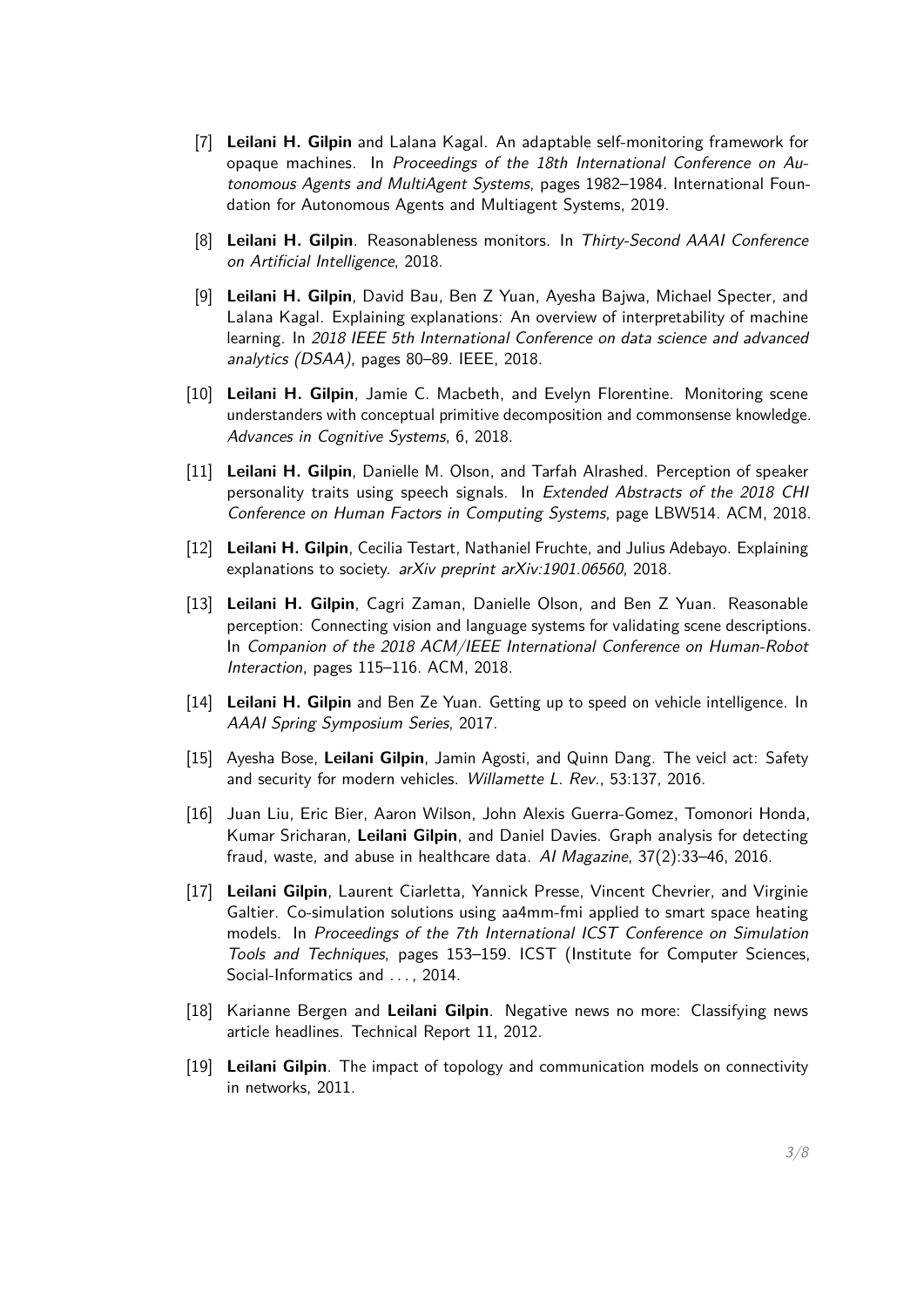#### Working Papers and Papers Under Review

To be submitted in 1-2 months.

**Leilani H. Gilpin** and Gerald Jay Sussman. "Should we Fear Autonomous Machines?"

**Leilani H. Gilpin** "Reasoning about System-Wide Errors (Symbolically)"

**Leilani H. Gilpin** "Learning Symbolic Rules with Symbolic Explanations"

**Leilani H. Gilpin** et al. "Anomaly Detection through Explanations"

# Talks

|  | Invited Talks USC - Information Science Institute                        | 2020        |
|--|--------------------------------------------------------------------------|-------------|
|  | ICML Workshop on Monitoring ML Systems                                   | 2020        |
|  | Sony Al                                                                  | 2020        |
|  | Stanford University - Knowledge Graphs Seminar                           | 2020        |
|  | Salesforce Research (canceled due to Covid-19)                           | 2020        |
|  | Northeastern University - Experiential Al                                | <i>2020</i> |
|  | Northwestern University - Computer Science                               | 2020        |
|  | Rochester Data Science Consortium (postponed due to Covid-19)            | 2020        |
|  | Idexx (postponed due to Covid-19)                                        | 2020        |
|  | UC San Diego - Halicioglu Data Science Institute                         | 2019        |
|  | <b>CSAIL-Toyota Meeting</b>                                              | 2018        |
|  | MIT Museum                                                               | 2018        |
|  | Columbia Law School: Software Freedom Law Center                         | 2018        |
|  | <b>CSAIL-Toyota Meeting</b>                                              | 2017        |
|  | Conference Advances in Cogntitive Systems (ACS)                          | 2020        |
|  | AAAI Fall Symposium on Cognitive Systems for Anticipatory Thinking       | 2019        |
|  | 17th International Conference on Artificial Intelligence and Law (ICAIL) | 2019        |
|  | AAAI Spring Symposium on Story Enabled Intelligence                      | 2019        |
|  | NeurIPS Workshop on Ethical, Social and Governance Issues in AI          | 2018        |
|  | The 5th IEEE Conference on Data Science and Advanced Analytics (DSAA)    | 2018        |
|  | Advances in Cognitive Systems (ACS)                                      | 2018        |
|  | The Twenty-Third AAAI/SIGAI Doctoral Consortium                          | 2018        |
|  | SIMUTOOLS: Conference on Simulation Tools and Techniques                 | 2014        |
|  | Workshop MS4SG: Multisimulation forSmart Grids (EDF-INRIA).              | 2013        |
|  | Poster Women in Data Science Cambridge Conference                        | 2020        |
|  | ICLR Workshop on Debugging ML models                                     | 2019        |
|  | <b>CSAIL-Toyota Meeting</b>                                              | 2019        |
|  | <b>CSAIL Alliances Meeting</b>                                           | 2019        |
|  | Women in Data Science Cambridge Conference                               | 2019        |
|  | MIT College of Computing Poster Session                                  | 2019        |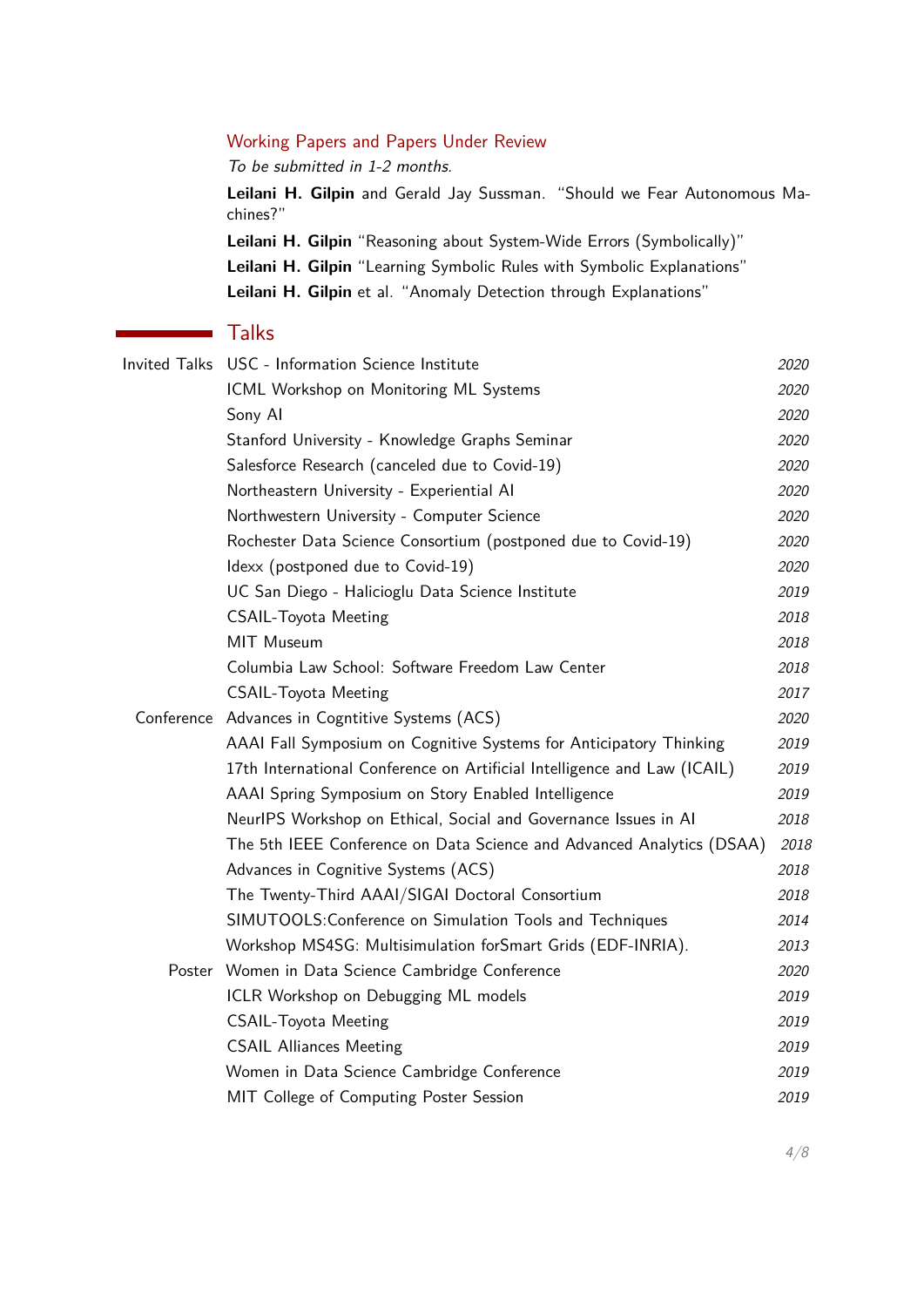| MIT QI Symposium on Robust, Interpretable Deep Learning Systems    | 2018 |
|--------------------------------------------------------------------|------|
| <b>CSAIL-Toyota Meeting</b>                                        | 2018 |
| <b>CSAIL Alliances Meeting</b>                                     | 2018 |
| New England Machine Learning Day                                   | 2018 |
| 2nd NorthEast Computational Health Summit AI in Healthcare (NECHS) | 2018 |
| SDSCon (Statistics and Data Science Center Conference)             | 2018 |
| MIT IQ Launch                                                      | 2018 |
| Workshop on Human Centric AI for Intelligent Machines              | 2017 |
| The Cambridge Cyber Security Summit                                | 2016 |
| <b>USENIX Security</b>                                             | 2016 |

# Selected Press

- { Mob.ly App Makes Driving Safer by Changing How Drivers Navigate. [\[AI Pulse Report\]](https://aipulse.org/mob-ly-app-makes-driving-safer-by-changing-how-drivers-navigate/) .
- o MIT CSAIL Student Spotlight. [\[Student Profile\]](https://cap.csail.mit.edu/engage/spotlights/leilani-gilpin)
- o MIT student lead AI and Ethics Reading Group. [\[MIT News\].](http://news.mit.edu/2018/mit-student-group-explores-artificial-intelligence-ethics-1127)
- o MIT Internet Policy Research Initiative (IPRI) [\[Student profile\].](https://internetpolicy.mit.edu/student-profile-leilani-gilpin/)

# Research Experience

## Research Assistant

## MIT CSAIL **The Car Can Explain!** (2015-present)

Developing techniques to allow self-driving cars and other AI-driven systems to explain behaviors and failures. [\[project webpage\].](https://www.csail.mit.edu/research/car-can-explain)

## **Punya** (2015)

Examined how to represent and present anomalous events when using sensitive (PII) data.

## Stanford **Geometric Computing Group** (2011-2013)

Worked on developing maps to understand brain geometry in medicine. [\[group alumni webpage\].](https://geometry.stanford.edu/member/lgilpin/)

## **Autonomous Systems Laboratory** (2013)

Worked on queueing for the last mile problem in autonomous systems in cities.

UCSD **Geometric Mechanics Group** (2009-2011)

Worked in the geometric mechanics group on robotic networks and optimization of numerical methods. Completed honors thesis on distributed algorithms for communication networks and robotic networks.

## Member of Technical Staff

## PARC **Intelligent Systems Laboratory** (2013-2015)

Integrated Python and R-scripts into the automatic extract-transform-load (ETL) process. Started preliminary work on reason codes and explanations for medical anomalies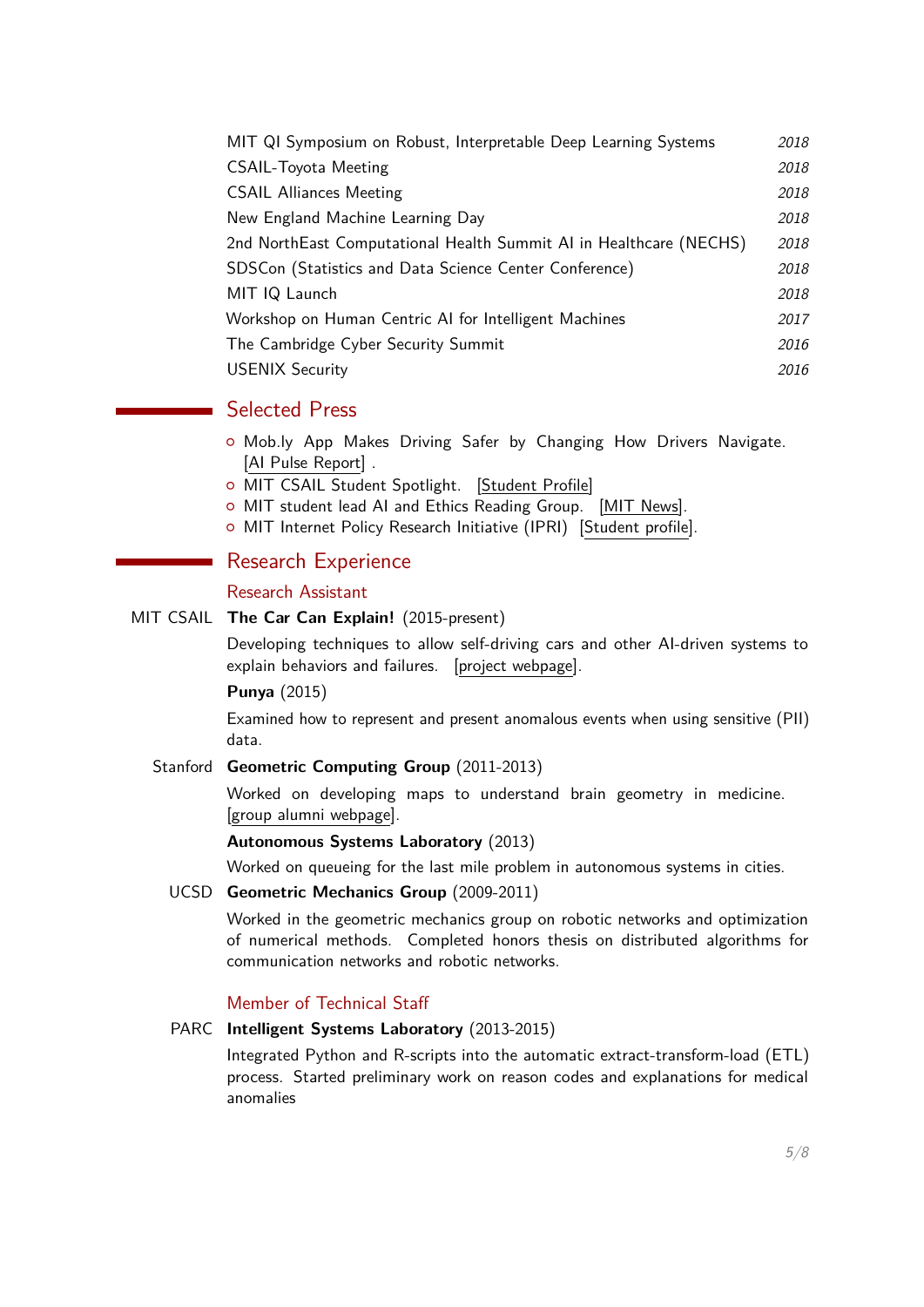#### Research Intern

#### INRIA **MADYNES Group** (Summer 2013)

Worked as part of the MADYNES group on smart space models. Project Title: The Impact of Communication Models for Demand Response in Smart Grid Co-simulation. Published and presented a first-author paper [\[17\]](#page-2-0) with results.

#### DIMACS **Communication Networks** (Summer 2010)

Completed research project on convergence guarantees for communication models. Attended the Midsummer Combinatorial Workshop in Prague with the DI-MACS/DIMATIA exchange program.

#### NEES **San Diego Supercomputer Center-NEESIT Intern** (Summer 2009)

Completed project on data visualization of earthquake test data. Developed an earthquake test site application using the Google Maps API.

#### CAIDA **San Diego Supercomputer Webmaster Assistant** (2008-2009)

Performed research on web-based applications and assisted with web infrastructure.

#### Technical Experience

#### Salesforce **Data.com Software Engineering Intern** (Summer 2012)

Worked as part of the Data.com group to develop a statistical classifier and machine learning algorithm for detecting fraud in contact data.

# Teaching Experience

## Lead Instructor

| MIT Artificial Intelligence and Global Risks                                                                 | <i>IAP 2018</i> |
|--------------------------------------------------------------------------------------------------------------|-----------------|
| Developed, taught, managed a new course on the risks of AI from a global per-<br>spective. [course webpage]. |                 |
| Stanford SMASH Institute - Calculus                                                                          | Summer 2015     |
| Planned and lead weekly lectures to teach a semester-long calculus class over the<br>summer.                 |                 |
| Lectures                                                                                                     |                 |
| Stanford CS 520: Knowledge Graphs (Invited talk on XAI)                                                      | Spring 2020     |
| MIT 6.905/6.945: Large-scale Symbolic Systems                                                                | Spring 2019     |
| 6. S978: Privacy Legislation in Practice: Law and Technology                                                 | Spring 2017     |
| <b>Teaching Assistant</b>                                                                                    |                 |
| MIT 6.905/6.945: Large-scale Symbolic Systems                                                                | Spring 2019     |
| Stanford CS 348A: Geometric Modeling (PhD Level Course)                                                      | Spring 2013     |

- UCSD COGS 5A (beginning java)
	- CSE 8A/8B (beginning java)
	- CSE 5A (beginning C)
	- CSE 21 (discrete mathematics)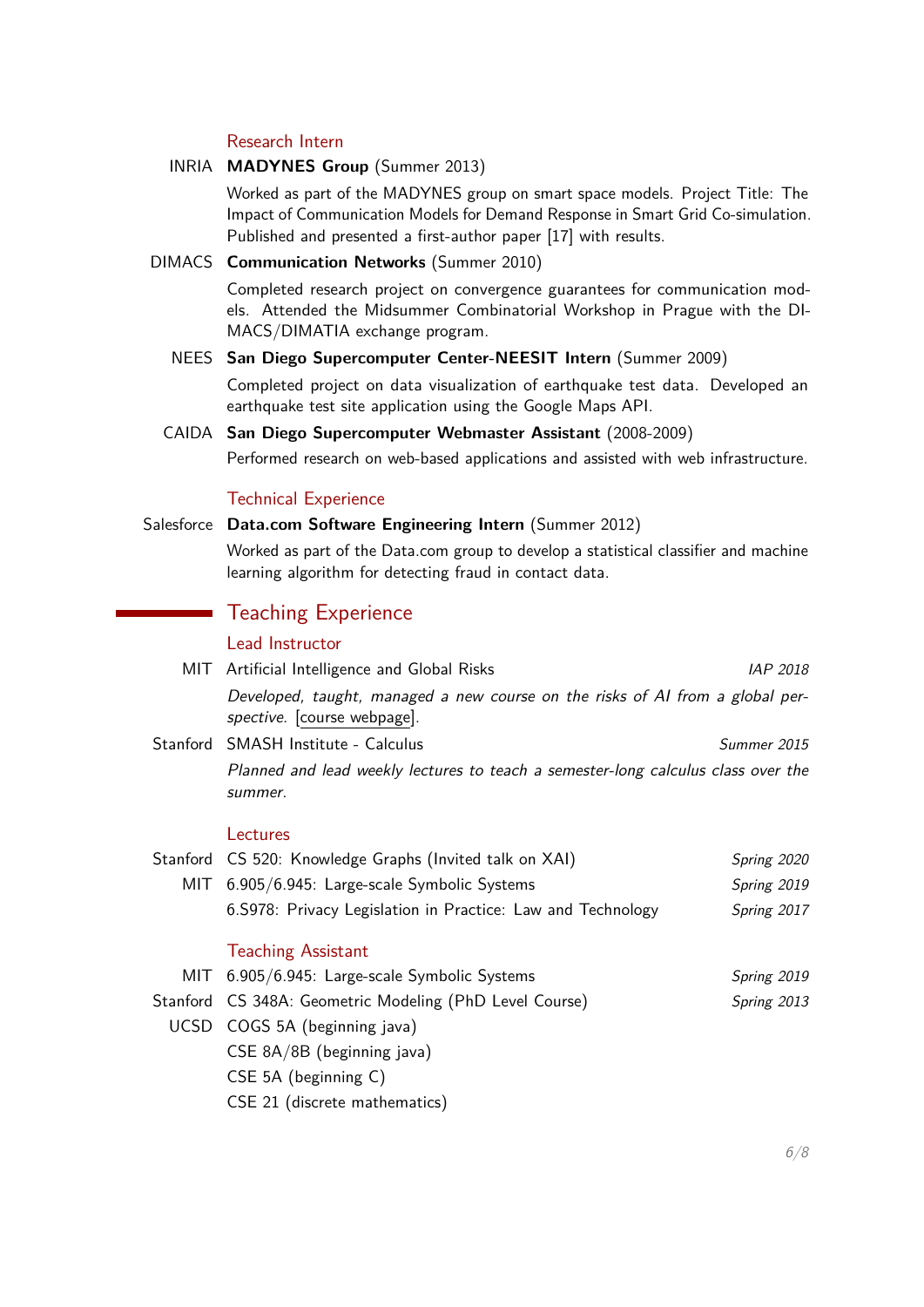CSE 100 (Advanced Data Structures) CSE 101 (Algorithms)

# Mentoring

# MIT Thesis Students  $(12+$  month fulltime student) MEng Tianye Chen 2018-2019 Co-advised with Lalana Kagal. Co-authored paper on rule-learning [\[6\]](#page-1-0).

SuperUROP Evelyn Florentine 2017-2018 Co-authored journal paper on monitoring opaque learning systems [\[10\]](#page-2-1). Zoe Lu 2017-2018

## MIT Research Project Students (6 month semester course)

|      | UROP Vishnu S Penubarthi | Fall 2019-Spring 2020 |
|------|--------------------------|-----------------------|
|      | Marla E. Odell           | Spring 2019           |
|      | Elizabeth Han            | Spring 2019           |
|      | Obada Alkhatib           | IAP/Spring 2018       |
|      | Michal Reda              | IAP/Spring 2018       |
|      | Ishan Pakuwal            | IAP/Spring 2018       |
| UAP. | Matthew Kalinowski       | Spring 2017           |

## Other MIT Advising

| UROP Yunxing (Lucy) Liao                         | IAP 2019         |
|--------------------------------------------------|------------------|
| Mentor 6.805 (Foundations of Information Policy) | <b>Fall 2017</b> |
| 6.805 (Foundations of Information Policy)        | <b>Fall 2016</b> |

Project mentor for introductory policy class. Met weekly with teams to give high level feedback on ideas, implementations, and writing. Several groups went onto publish their projects.

# **Service**

|                                    | Organizer AAAI Fall Symposium on Anticipatory Thinking [link] |            | 2020         |
|------------------------------------|---------------------------------------------------------------|------------|--------------|
|                                    | ACS Workshop on Story Enabled Intelligence.<br>$[link]$ .     |            | 2019         |
|                                    | AAAI Spring Symposium 2019: Story-Enabled Intelligence.       | $[link]$ . | 2019         |
|                                    | MIT Machine Learning Interpretability Reading Group           |            | 2018-present |
|                                    | MIT AI and Ethics Reading Group. [link].                      |            | 2018-present |
|                                    | MIT IPRI Privacy, Security and Policy (PSP) Meeting           |            | 2018-2019    |
| MIT Path of Professorship Workshop |                                                               |            | 2018         |
|                                    | MIT EECS Visit Days and Orientation                           |            | 2016         |
|                                    | Local Chair Advances in Cognitive Systems                     |            | 2019         |
|                                    | Reviewer IEEE Transactions on Cybernetics                     |            | 2019         |
|                                    | <b>NeurIPS</b>                                                |            | 2019         |